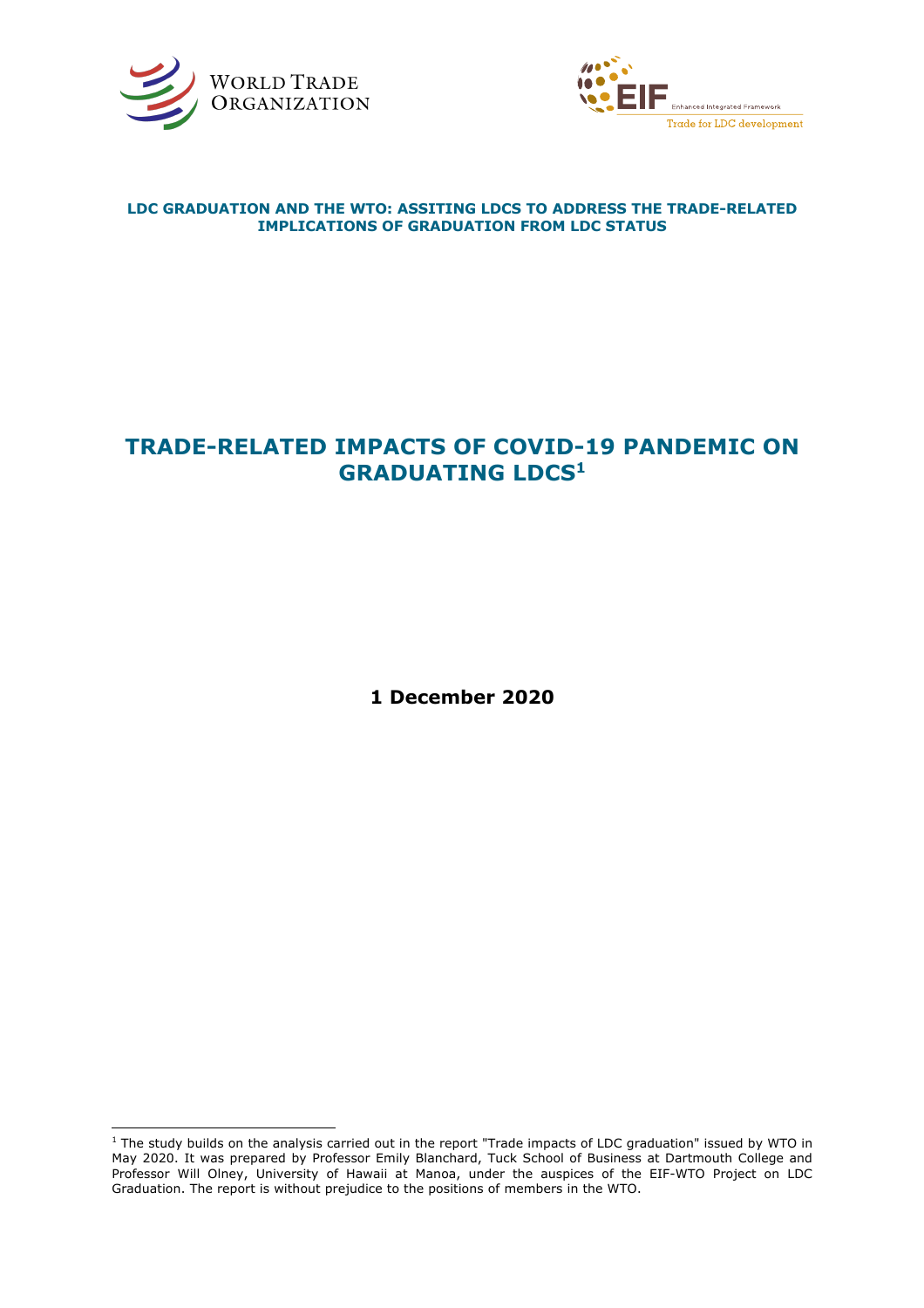#### **Implications of COVID-19 for Trade and Trade Policy in LDCs**

#### DRAFT

#### 1 December 2020

# *Emily Blanchard – Tuck School of Business at Dartmouth College Will Olney – University of Hawaii at Manoa*

The COVID-19 pandemic has had severe consequences for global health and economic activity. International trade in goods and services declined dramatically from March through May 2020, with only partial recovery since. Exports from the group of twelve new graduating Least Developed Countries (LDCs).<sup>1</sup> were especially hard-hit by the COVID-19 pandemic, seeing a sharper initial decline and slower recovery compared to exports in the rest of the world and from other LDCs. The relative severity in the trade collapse among graduating LDCs is in part a reflection of underlying dependence on natural resource exports (i.e. oil and minerals), which saw a particularly steep decline in demand due to the pandemic. At the same time, the relative (under)performance of manufacturing exports from LDCs may signal potential vulnerabilities in GVC-linked industries during periods of disruption that can be exacerbated in countries with less robust digital trade and e-commerce infrastructure.

This chapter assesses the underlying structural factors that account for the COVID-induced disruption of exports in graduating LDCs. By understanding which factors bear greater responsibility for the COVID-19 collapse in trade flows— and which factors may have offered greater protection from the devastating consequence of the pandemic—graduating LDCs will be able to build on lessons learned to enhance their economic resilience, growth, and engagement with the global trading landscape.

## **COVID-19 as a Lens**

The COVID-19 pandemic has created an unprecedented simultaneous global economic shock to both demand and supply. While aggregate demand fell precipitously during the pandemic, there were substantial differences across industries and products. Demand for some products, like personal protective medical equipment, air purifiers, ventilators, and detergents, increased by orders of magnitude in a matter of weeks, while demand for oil, luxuries, in-person services, and a host of consumer goods declined precipitously.

Supply-side effects were also immediate and profound. Mandated lockdowns to protect public health shuttered factories, leading to temporary but significant disruptions in worldwide production via global value chain (GVC) linkages. The costs of these shutdowns the production disruptions were particularly high for "just in time" GVC-integrated producers with little or no inventory. At the same time, some producers and suppliers demonstrated both agility and resilience. As consumers, workers, and managers were forced to stay home, e-commerce and digital services trade increased. Firms found new ways to reach their employees, suppliers, and buyers on-line, substituting for in-person marketing and collaboration with remarkable speed and agility.

<sup>1</sup> *Graduating LDCs*: Angola, Bangladesh, Bhutan, Kiribati, Lao PDR, Myanmar, Nepal, Sao Tomé and Principe, Solomon Islands, Timor-Leste, Tuvalu, and Vanuatu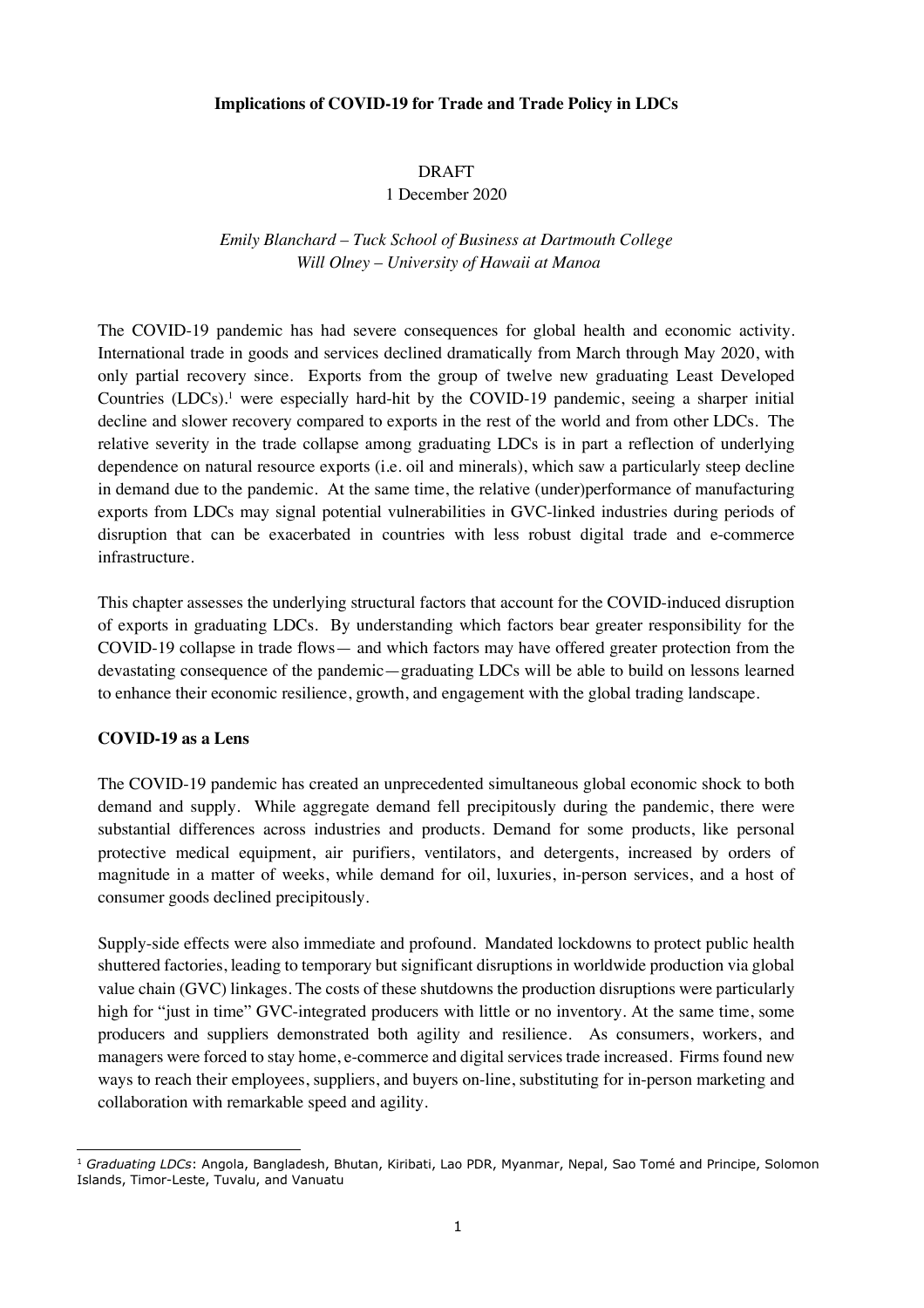Perhaps most dramatically, global travel cratered as tourists and business travellers cancelled plans in the face of rising case-counts and global spread of the virus. According to the UN's World Trade Organization, global tourism is expected to decline by between 58 to 78 percent in 2020 due to the pandemic, with a fall in visitor spending from roughly \$1.5 trillion in 2019 to between \$310 and \$570 billion in 2020. 2

Put simply, 2020 has been a year of dramatic and profound economic disruption.

There are lessons to be learned from the turmoil. Why did some countries fare better than others? While all have been hurt by the pandemic, some economies been relatively insulated from the shock while others have seen significant effects. Focusing on exports as a critical component of countries' economic vitality reveals that the effects of COVID-19 differ largely based on the structure of individual countries' trade.

In some sectors of the global economy, COVID-19 may be best understood simply as a *temporary disruption*, after which global demand, production, and trade will return to pre-COVID levels and growth patterns in short order. Agriculture and other food production, which saw modest (if any) changes in overall demand and supply during the pandemic, might best be cast in these terms. Consumers' demand for leisure travel might also fall in this category if consumers have decided to postpone, but not to cancel, their plans until the pandemic subsides. Indeed, expenditures for certain items like overseas vacations, durable consumer goods, or luxury items might even rise temporarily above pre-pandemic levels as the virus subsides and consumers feel confident undertaking deferred purchases.

In other sectors, the COVID-19 shock has acted as an *accelerant*, amplifying existing trends. COVID-19 has boosted already rapidly growing e-commerce and digital service trade, devastated the alreadyslowing demand for petrochemicals, and further hampered the already-slowing expansion of GVCs in favour of politically-expedient "reshoring".

In still other industries, the COVID-19 shock is more accurately characterized as a *catalyst***,** inducing changes that may not have occurred otherwise. The simultaneous global adoption of video conferencing may fundamentally reshape global business travel forever. Absent COVID-19, the widespread adoption of online meetings that is required to usher in a new-norm might not have occurred. COVID-19 has also likely changed the way that businesses assess the risks of cross-border operations and supply chain relationships. The early stages of the pandemic saw widespread government experimentation with unilateral and sometimes draconian trade restrictions in the name of national security. One possible unintended consequence of these early policy responses may be a permanent change in the way firms recognize and "price" economic and political uncertainty in the global trading system. Further consolidation of GVC networks or even renationalization of supply chains could result.

Looking ahead, graduating LDCs can draw lessons for trade policy by examining the different experiences across industries in their own economies. The subsequent analysis identifies patterns in the export performance of key industries in the twelve graduating LDC just before and during the COVID crisis and ties the experience of these cornerstone sectors to four critical trade policy issues: commodity dependence, GVC integration, digital services trade and e-commerce, and the changing

<sup>2</sup> UNWTO (2020)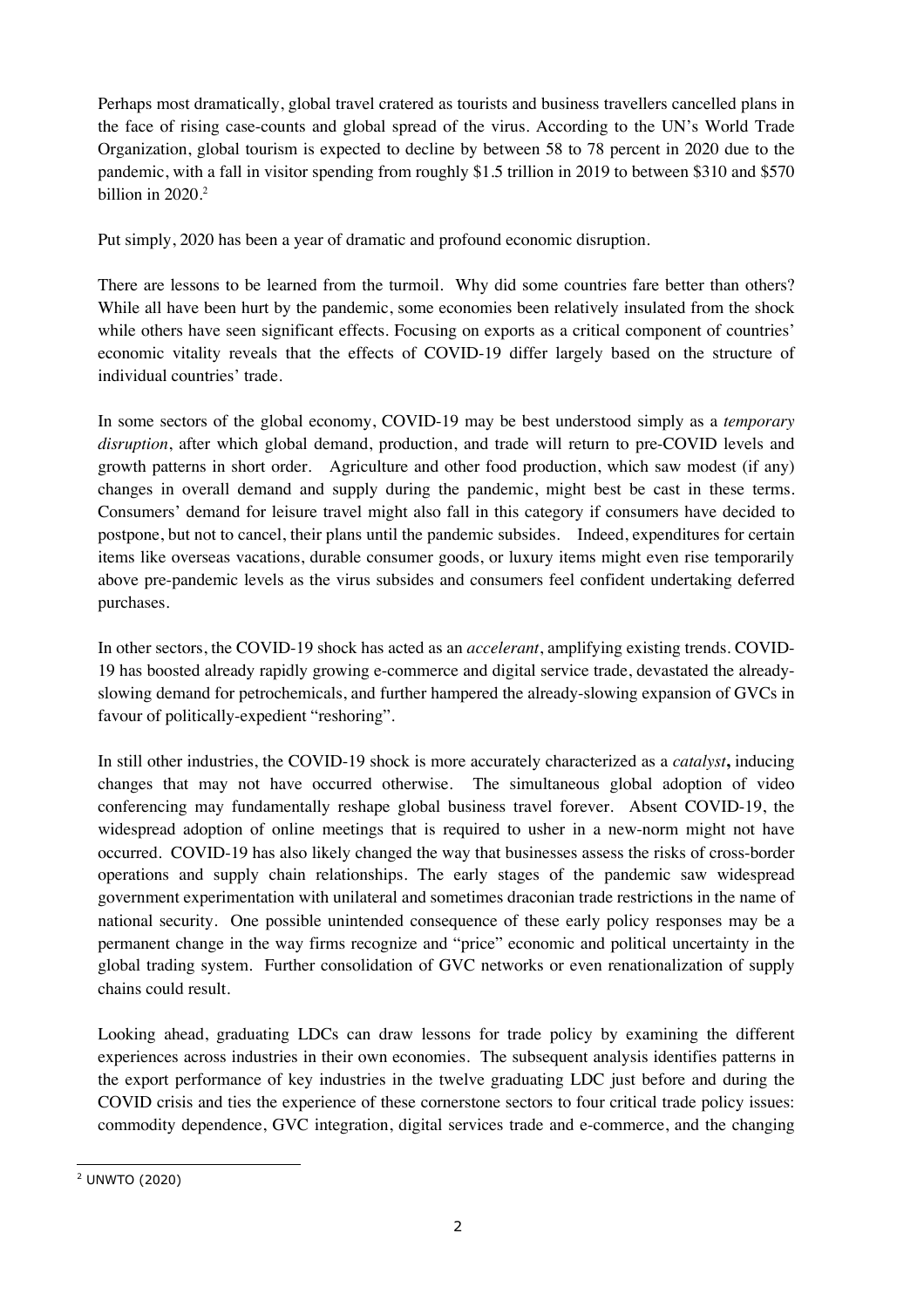travel and tourism landscape. In different ways, COVID-19 has acted as a disruption, an accelerant, and a catalyst for long-lasting change. Together, the experiences of graduating LDCs in these important sectors of the economy during the pandemic offers a cohesive portrait of both the risks graduating LDCs face in the global trading system and the potential opportunities for future growth and resilience in the post-COVID world.

#### **The COVID-19 Export Collapse in Graduating LDCs**

Figure 1 compares monthly goods exports between January 2019 and July 2020 for the world, for all designated developing countries as a group (hereafter LDCs), and for the twelve graduating LDCs of particular interest in this study. For ease of comparison, each series is indexed to 100 in March of 2020 to coincide with the beginning of pandemic spread of COVID-19 and subsequent global economic COVID downturn. The timing and severity of the COVID shock is readily apparent in the figure. Global goods exports plunged dramatically after March 2020, reaching a nadir in May 2020. At that lowest point, total world goods exports had fallen by roughly 20% in just two months; LDC exports had fallen nearly 40% over the same time period, and exports from graduating LDCs had fallen by roughly half. Since then, global trade volumes have seen a steady recovery, but here again, LDCs continue to lag the world average, and graduating LDCs remain furthest behind.



**Figure 1: Monthly Exports of All Goods by Country Group January 2019-July 2020**

Figure 2 repeats the exercise in Figure 1 with greater detail among individual graduating LDCs. From here it is clear that three countries – Angola, Bangladesh, and Myanmar – are responsible for the graduating LDCs' disproportionately severe decline in goods exports during COVID-19. In contrast,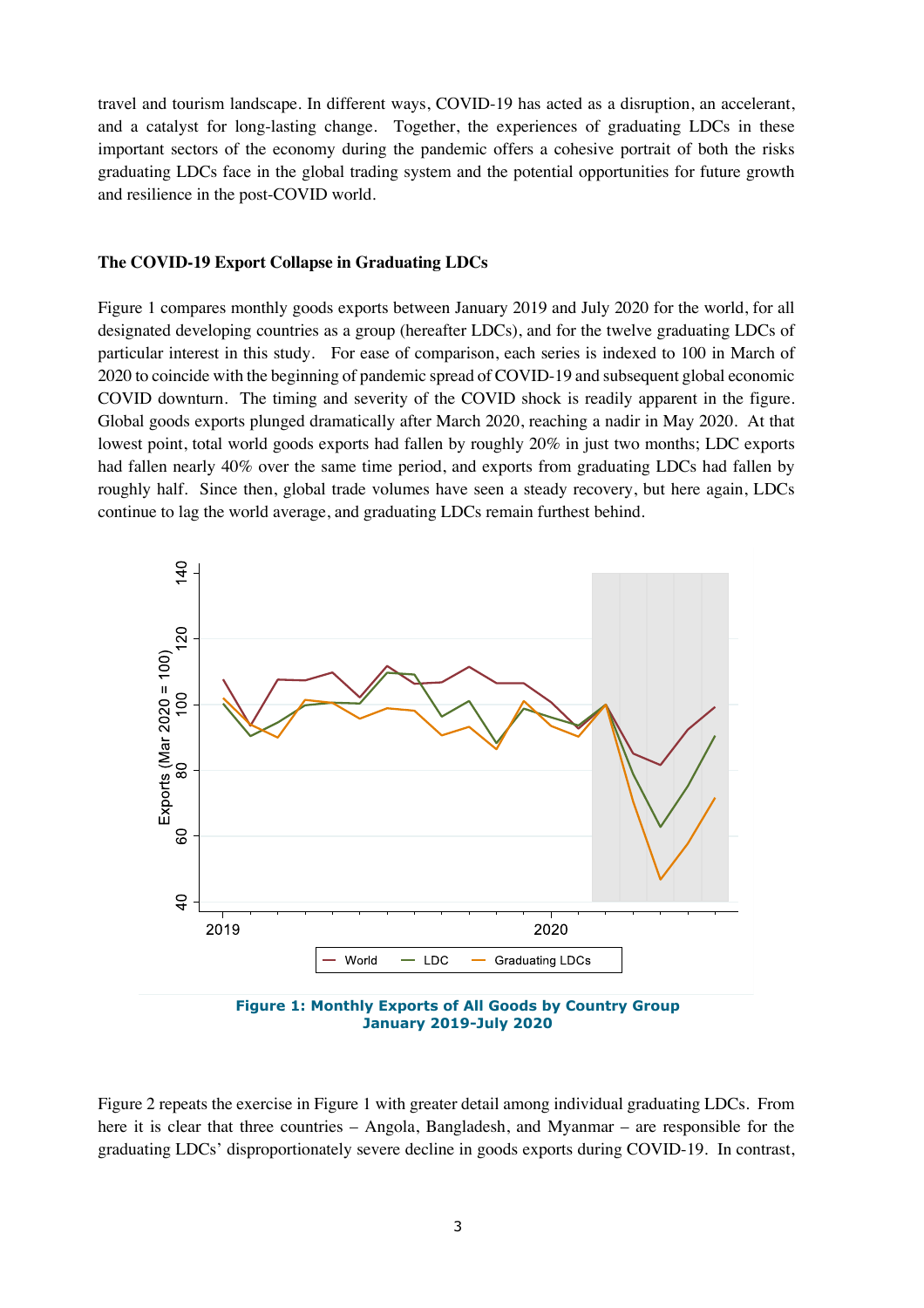exports from the other 9 graduating LDCs closely track the average change in exports from all other LDCs, as shown.



**Figure 2: Monthly Exports of All Goods by Graduating LDCs January 2019-July 2020**

The immediate question is then why exports from these three countries – Angola, Bangladesh, and Myanmar – fell so quickly during the COVID pandemic compared with other developing countries and other graduating LDCs? The answer lies largely in the composition of each country's trade: Angola's exports are highly concentrated in primary minerals, especially petroleum oil (87% of average 2016- 18 exports).<sup>3</sup> Myanmar's goods exports are concentrated in both petroleum gas (roughly 25%) and clothing and textiles (26%), while roughly 91% of Bangladesh's goods exports are clothing and textiles.4 Because the COVID shock had a more negative impact on some sectors, these countries' exports were more exposed to the COVID downturn than others.

Figure 3 illustrates the differences in global trade across sectors, comparing total world exports of minerals, agriculture, and manufacturing. Because the clothing and textiles sectors are so important to the economies of several graduating LDCs, we separately identify textiles/clothing exports apart from exports of other manufactured goods. As in previous figures, each series is indexed to 100 in March of 2020 to facilitate comparisons on evaluating the change in trade patterns over the time period and across sectors. As is evident in the figure, exports of minerals (including oil) fell most precipitously during the initial phase of the COVID pandemic – falling by roughly 40% from March to May 2020 (and more than 60% from January), while exports of agriculture and food saw a decline of less than

<sup>3</sup> WTO (2020)

<sup>4</sup> Ibid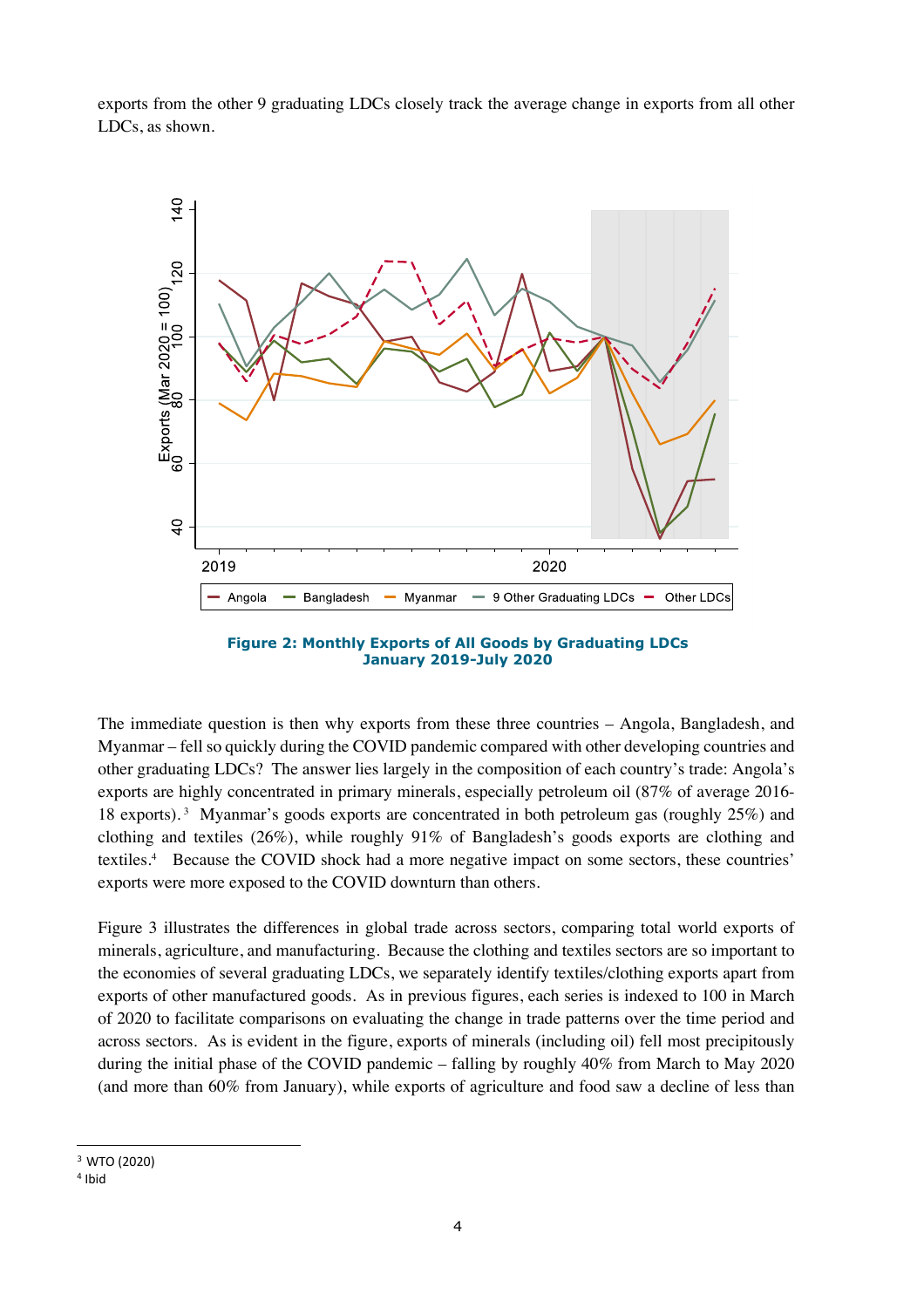10% over the same time period.<sup>5</sup> Interestingly, manufacturing trade saw a substantially greater decline than agriculture/food, but has also recovered more quickly, reaching pre-pandemic levels (and roughly flat year-on-year sales) by July 2020. Worldwide trade in textiles/clothing has recovered dramatically since the worst of the COVID trade collapse, but as discussed later, the recovery in that sector has been especially uneven across countries.



#### **Figure 3: Monthly World Exports of Goods by Sector January 2019-July 2020**

Below, we consider each sector in greater detail, examining data for the most-affected graduating LDCs and using these experiences to draw lessons for future trade policy. We begin with commodities exports in the mining and agriculture/food sectors.

# **Commodity Exports During COVID-19**

The pandemic has exacerbated downward trends in prices for certain primary commodities, particularly crude oil and other mineral commodities. Among the twelve graduating LDCs that are the focus of this study, the most important mineral commodities exports include Ferro Alloys (7202), Copper Ore (2603), Petroleum Oil (2709-10), Petroleum Gas (2711), and Diamonds (7102). 6

Figure 4 compares the change in world trade in these five key mineral exports relative to world trade of all goods between January 2019 and July 2020. It is important to note that even before COVID-19, monthly trade in primary minerals was more volatile than overall trade flows, reflecting well-known underlying price volatility for these commodities, even in normal times. Diamonds, which had already seen a 62 percent decline in monthly world exports from January to December 2019, fell most precipitously during the first stages of the pandemic, but had nearly recovered to pre-pandemic levels

<sup>5</sup> This category includes fish products, which are of particular importance to Kiribati, Solomon Islands, Tuvalu, and Vanuatu, and cocoa, which is a key export for Sao Tomé and Principe.

<sup>6</sup> WTO (2020)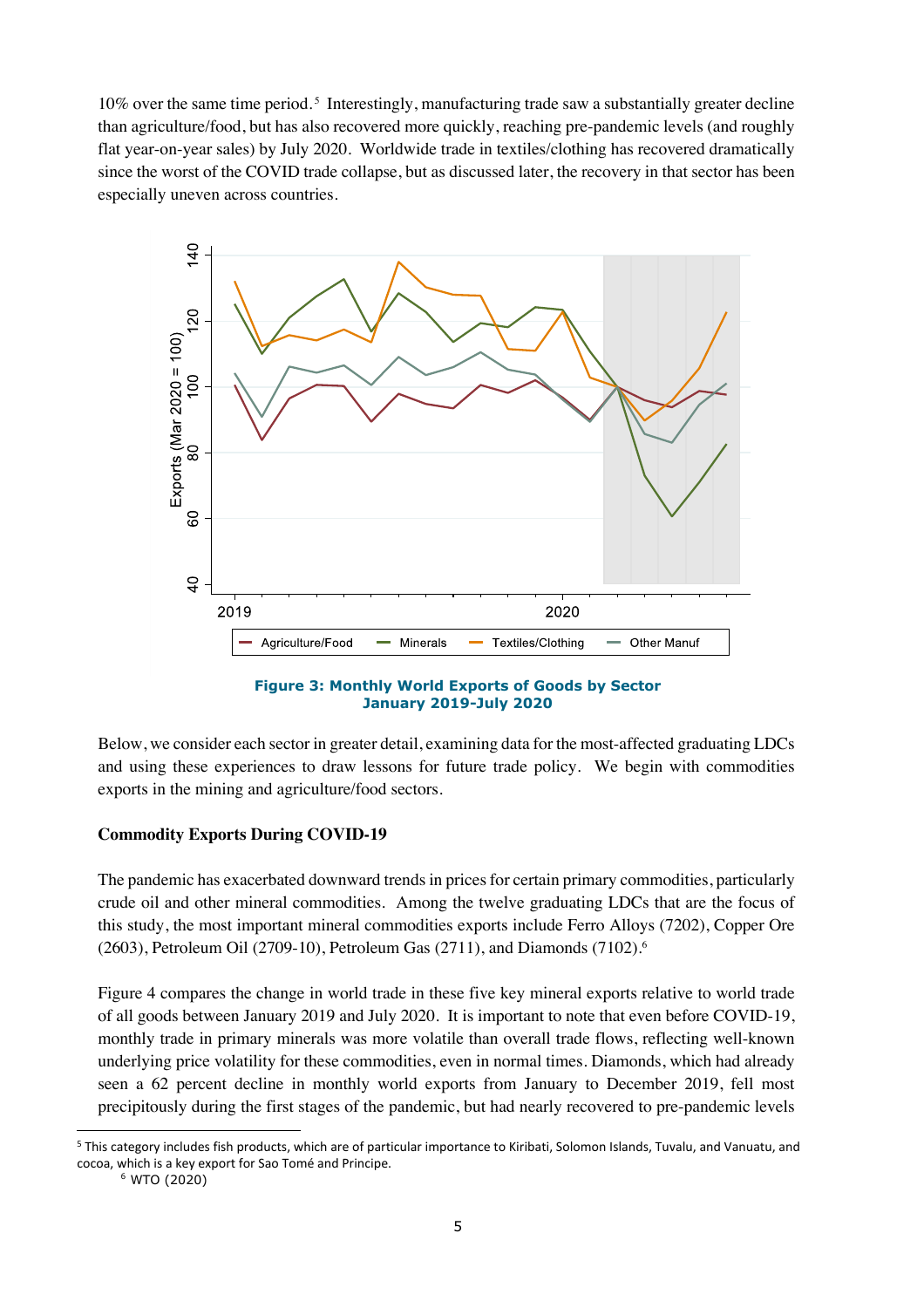by July 2020. Total word exports of petroleum oil fell to their lowest level in May of 2020, down 50% from March and over 60% from January of the same year. Petroleum gas exports fared better than oil during the depth of the initial crisis, but had yet to recover by mid-year. These stark declines contrast with the experience of ferro-alloys and copper ore, which experienced only modest declines during 2020 and showed little if any change from pre-COVID trends.



**Figure 4: Monthly World Exports of Key Mineral Commodities January 2019-July 2020**

The significant decline in global trade of mineral commodities carries several important messages for developing countries, particularly those graduating LDCs that are most dependent on oil and mineral exports as a key component of trade and GDP.

First, the volatility in demand for primary commodities during COVID-19 reinforces the value of export diversification. This is particularly true for petroleum exporters, because the demand for (and therefore the price of) crude oil closely mirrors overall global economic growth. Even if COVID-19 has been just a temporary disruption to global mineral trade, there will be more disruptive events in the future, and diversified economies will be better able to weather those inevitable shocks. Graduating LDCs governments may have an opportunity to leverage COVID-19 as a catalyst for change, using the pandemic as a focal event to generate momentum for a big push towards export diversification.

Second, the downturn in global minerals markets during COVID pandemic offers a sobering preview of the future, if as many predict, global demand for petrochemicals declines due to slowing global growth, a widespread shift toward renewable energy sources, and related climate change initiatives designed to limit extraction and trade in carbon fuels.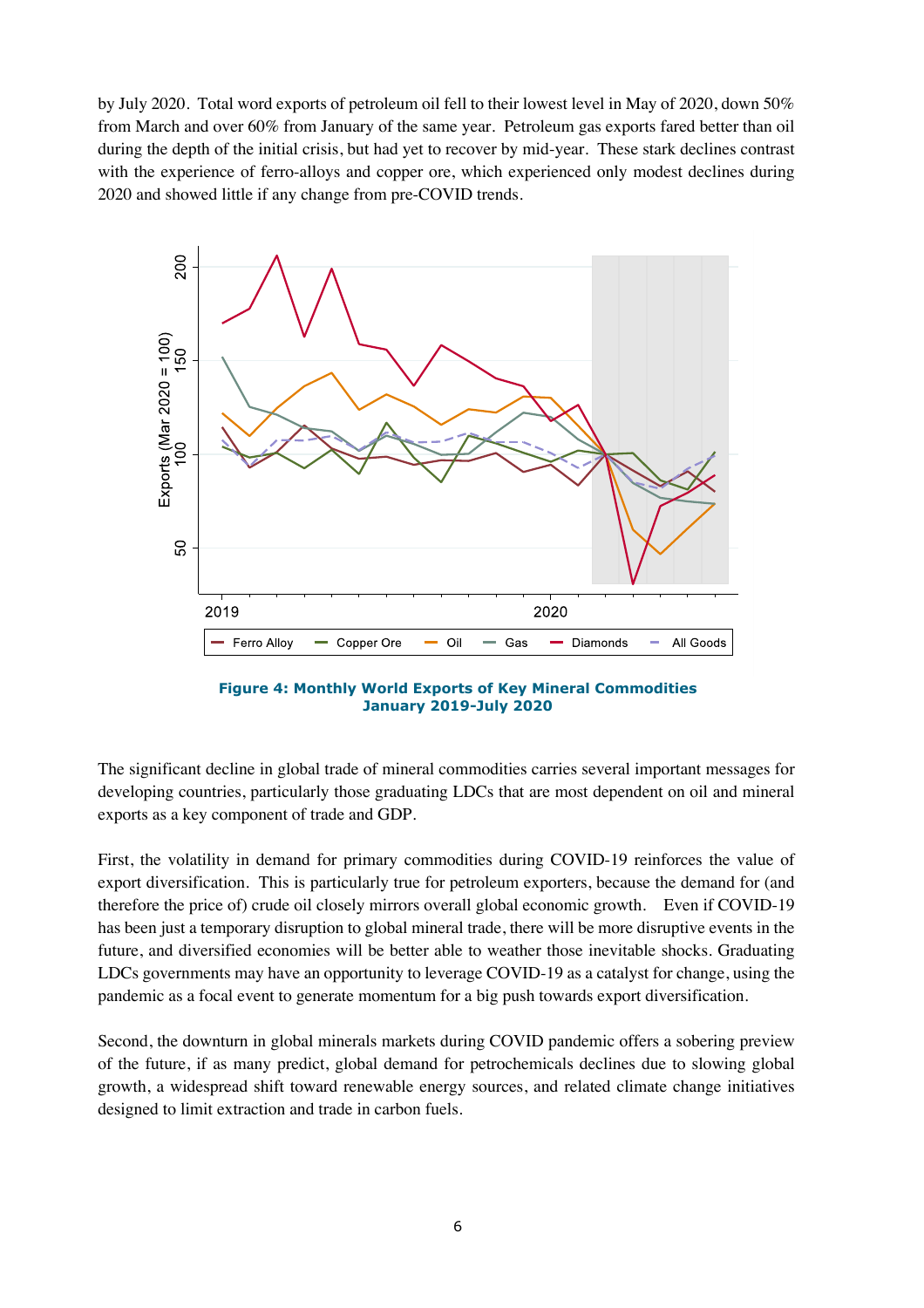Comparing the experience of Angola and Myanmar offers an illustrative case study. As shown in Figure 5, Angola's oil exports fell by more than 60% in the first few months of the pandemic, closely mirroring the world oil market. Not surprising, given Angola's marked reliance on oil exports, Angola's overall export decline is almost entirely due to the decline in its oil exports. As the oil market goes, so go Angola's exports for better – and recently – for worse.



Myanmar's experience was different for two reasons. First, Myanmar's exports are less concentrated, with only 43% of exports in all minerals and metals and only 25% in petrochemical gas specifically. Second, Myanmar got a bit lucky. Global gas markets fared better than oil, and Myanmar's gas exports performed significantly better than world gas exports. Proximity to China, which recovered quickly from the COVID shock, likely helped.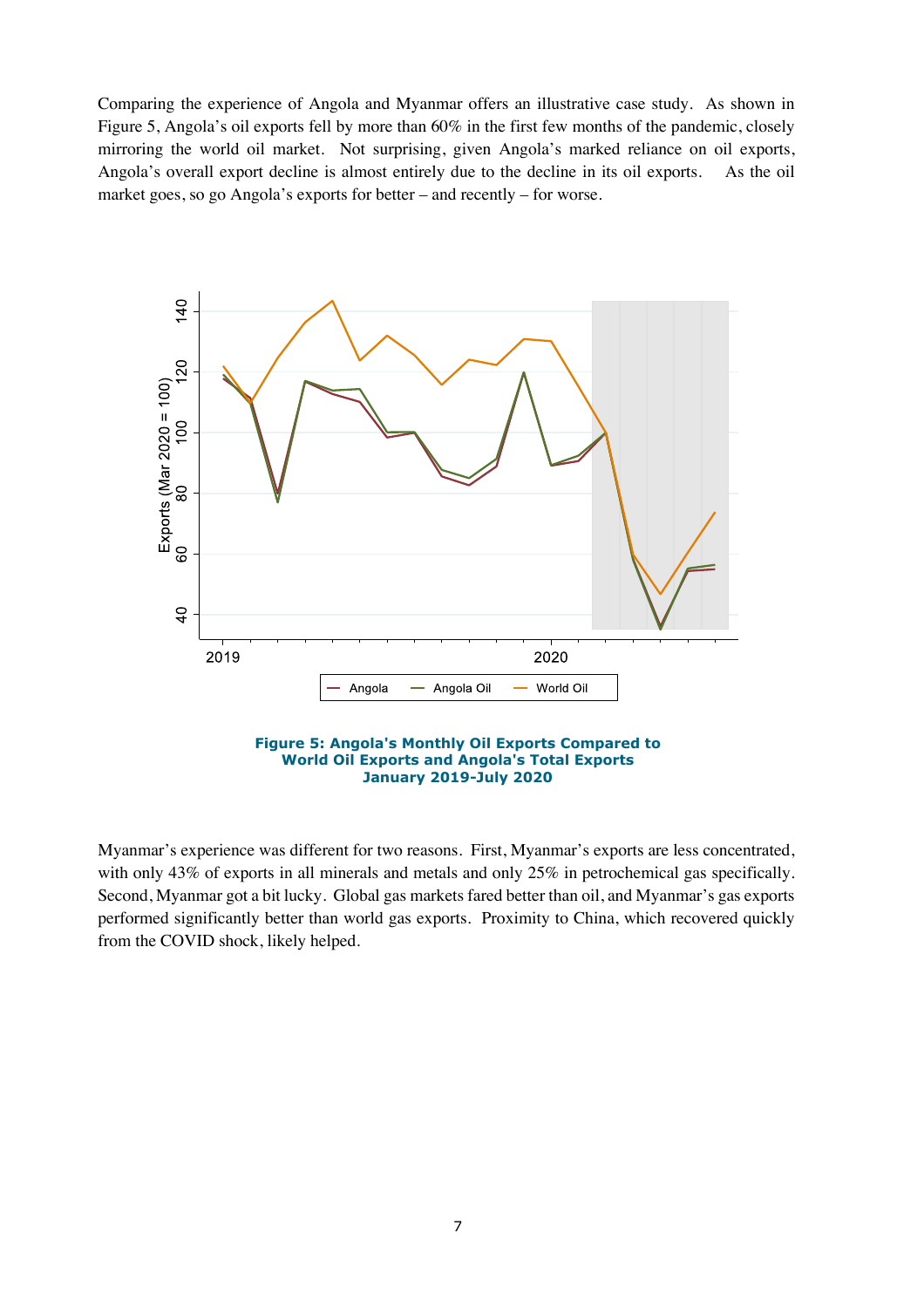



There is another valuable lesson from the pandemic for commodities exporters. Not all primary commodities are subject to the same risks. During the COVID down-turn, many producers of agricultural and food products were insulated from the global trade collapse *because* of their dependence on commodities trade. As seen earlier in Figure 3, world trade in agricultural and food products performed significantly better than any other major category during the worst of the COVID crisis. Still, steady average performance can mask important underlying differences. Figure 7 focuses on three goods of particular importance to graduating LDCs. Wood and wood products make up roughly 70% of exports from the Solomon Islands, while fish and fish products are critical to Kiribati, Tuvalu, and Vanuatu in addition to the Solomon Islands. Cocoa is a key export for Sao Tomé and Principe, making up roughly a third of exports on average between 2016 and 2018.<sup>7</sup> The figure offers an important reminder. Even though non-mining primary commodities were less impacted by the COVID pandemic than minerals, world trade in these goods is still inherently volatile, even in good times. Diversification remains an important strategy for countries to minimize the volatility of their trade and foreign exchange earnings in the future.

<sup>7</sup> WTO (2020)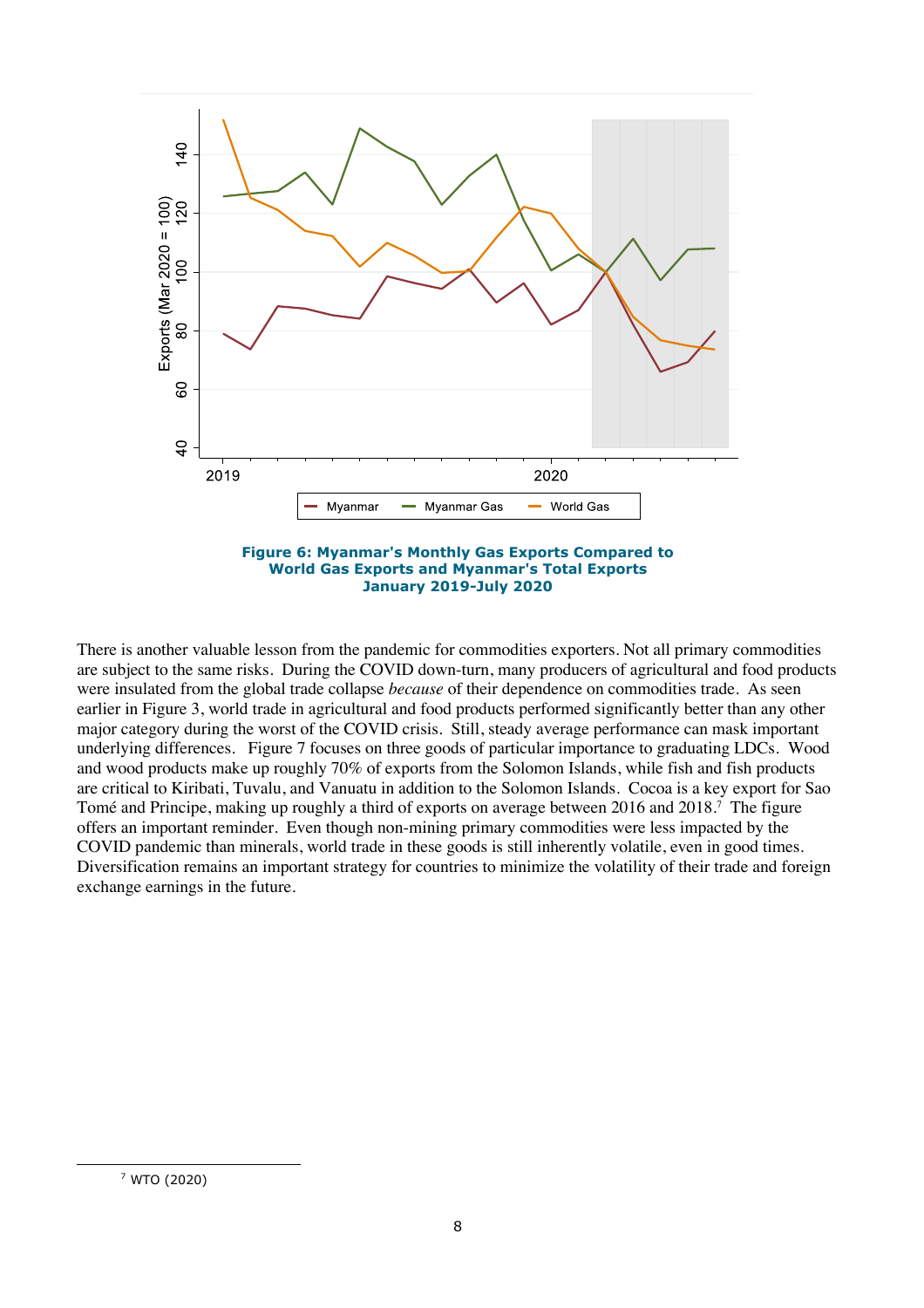



## **Manufacturing and GVCs During COVID-19 and Beyond**

Any analysis of manufacturing trade must recognize the reality of global production fragmentation. Simply put, firms linked by global supply networks produce goods by combining raw materials, innovation, inputs, and labor from across the globe. The resulting global value chain (GVC) linkages knit together the interest and the fortunes of firms and workers across borders. What happens in one country can have profound and immediate impact on its direct and indirect trading partners.

The COVID-19 pandemic focused new attention on these linkages. Production disruptions for parts suppliers in Wuhan, China led to near-instant delays for downstream producers around the world. Although these were typically temporary disruptions, supply chain vulnerabilities displayed during the pandemic has been a catalyst that has led some firms and Governments to reconsider the wisdom of international production sharing. Indeed, some governments have called for 'reshoring' or 'nearshoring'— the idea that downstream producers' needs should be met by local suppliers rather than global partners. Together, firms' experiences during the pandemic and the potential influence of government pressures to consolidate and localise GVCs may accelerate the underlying slowdown in GVC expansion that has been documented in recent years.<sup>8</sup>

Although there are few concrete proposals to reconfigure GVCs to date (and the economic justification for this form of economic nationalism remains largely unstudied), graduating LDCs can learn from the experience of relevant GVCs during COVID-19. These experiences can offer lessons on how GVCs may evolve in the future both despite – and perhaps because of – government intervention.

<sup>8</sup> See, e.g., Antràs (2020) Chart 2 (p7).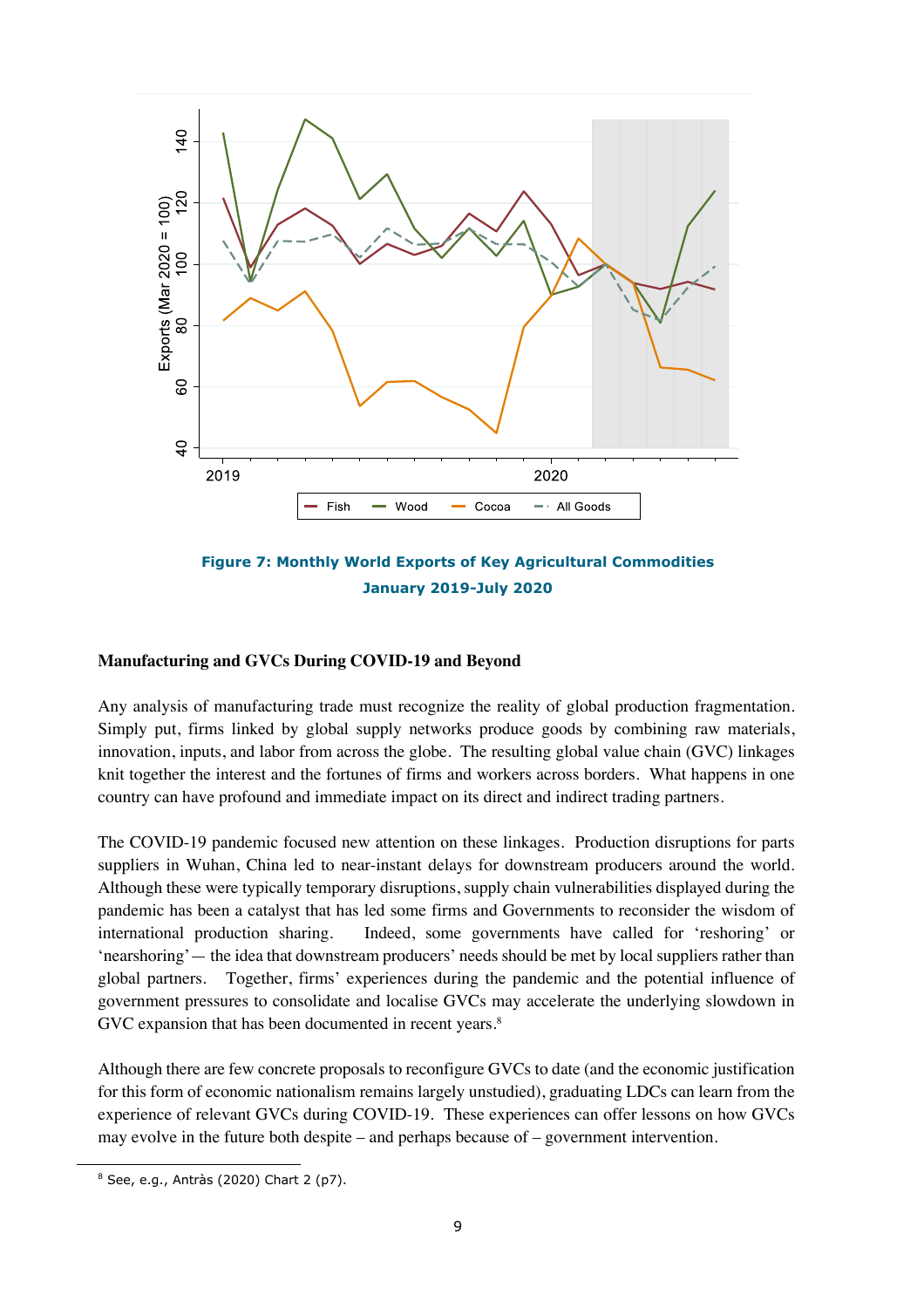The experiences of Bangladesh and Myanmar offer insight and raise questions. As shown in Figure 3, global trade in manufactured products fell in the early stages of the pandemic but recovered quickly. World trade in textiles and clothing was particularly quick to recover after the initial downturn, which likely reflects both demand-side and supply-side differences compared to other goods where demand has been slower to recover or upstream production disruptions were longer-lasting.

The more interesting comparison is not across goods, however, but across exporters. Figure 8 plots monthly exports of textiles and clothing for the World, Bangladesh, Myanmar, and other nongraduating LDCs. The patterns are striking. From March to May 2020, average exports of textiles and clothing fell by roughly 10% on average (for the World), but by more than 60% in Bangladesh, just over 50% in Myanmar, and about 50% in other non-graduating LDCs. Part of the difference between the export performance of the world versus that of Bangladesh, Myanmar, and other LDCs surely lies in the composition of trade. There are significant differences in the product-level composition of textile and clothing production across countries, especially by income level. To the extent that demand fell more for the (often less-expensive and higher-volume) products produced in developing countries, exports in these countries may have been more exposed to the COVID-19 shock. But that explanation overlooks another important – and perhaps more important – lesson from COVID-19.



**Figure 8: Monthly Exports of Textiles and Clothing January 2019-July 2020**

s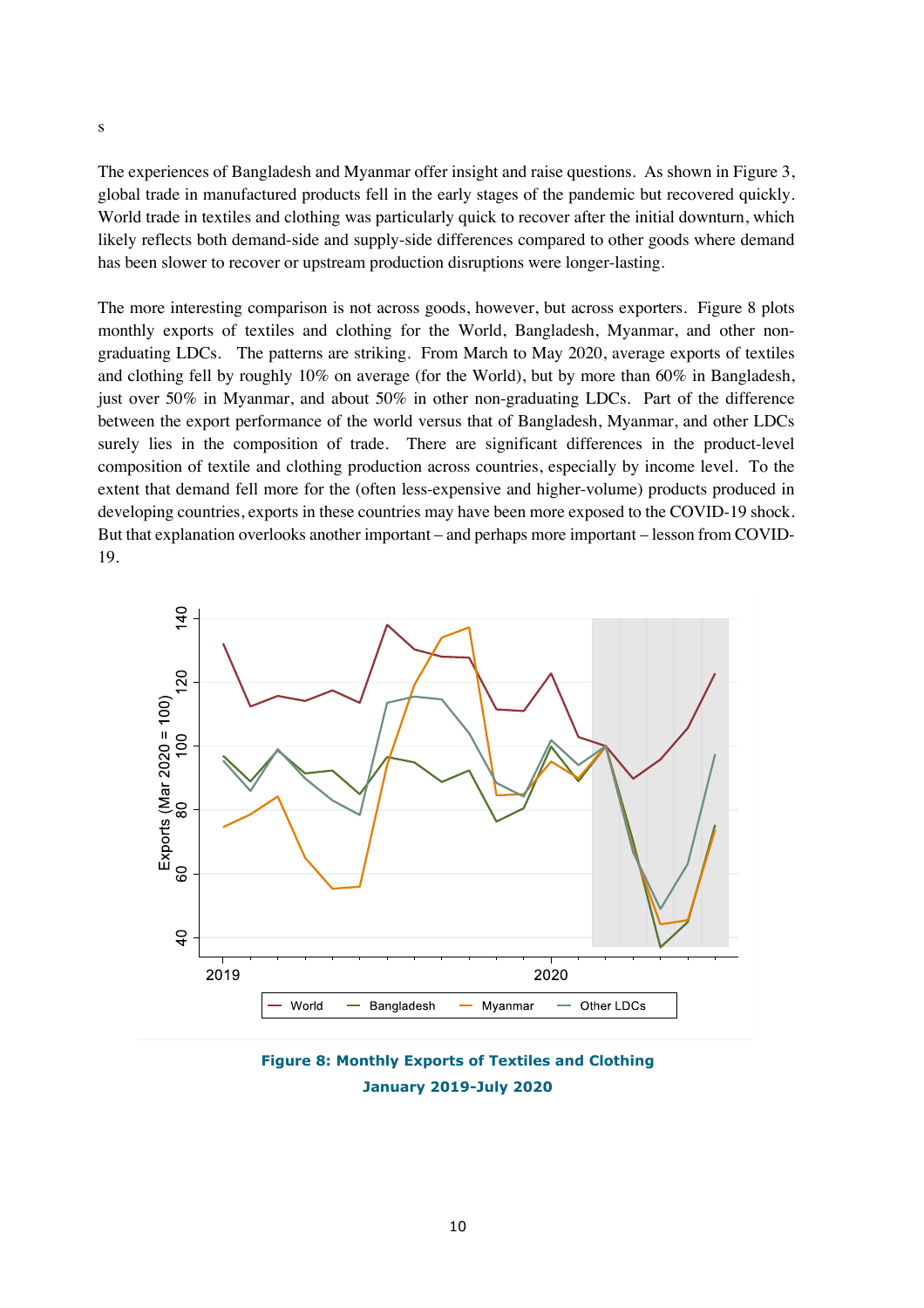GVCs can exacerbate the cost of trade shocks, especially if buyer-seller relationships are rigid. For producers in GVC-central industries like clothing and apparel, even temporary disruptions can be costly. If a clothing producer loses access to her fabric supplier, she will not be able to meet demand until she finds a replacement supplier. Likewise, if one of her customers drops an order or goes out of business, then she must find a new buyer for her products. When firms are agile in global commerce, the necessary rematching process can be virtually instantaneous and minimally disruptive. But firms that lack access to fast, efficient, thick markets can find themselves hamstrung by the upstream- and downstream-disruptions and may even lose market share to more nimble competitors in global markets as a result.<sup>9</sup> The relatively weak performance by LDCs in textile and clothing exports compared to developed countries may signal greater difficulty finding new suppliers/buyers in response to short term supply chain disruptions during COVID. If so, the recent experiences of Bangladesh, Myanmar, and other LDCs raises concerns about their resilience to future shocks in GVC-integrated industries.

The differences in countries' experiences during COVID-19 highlights the importance of minimizing economic vulnerability to *disruptions* to demand and supply, which may be even more important (and likely more successful) than efforts to anticipate changes in overall demand and supply across industries. Resilient and robust economies are those best equipped to adapt to changes in the global marketplace. Rather than try to guess which industries are "the next big thing," governments can reduce risk and leverage growth opportunities when they arise if they foster entrepreneurship, invest in flexible workforces through education and health, and ensure transparent, open marketplaces. These core investments empower firms and industries to quickly respond to market changes when, inevitably, periods of disruption occur.

#### **Closing the Digital Divide Post-COVID**

Digital readiness and e-commerce access were among the most important determinants of economic dynamism even before COVID. This is even more true today. COVID-19 has accelerated the alreadyrapid growth of the digital economy. While emerging markets have experienced modest gains in business-to-consumer (B2C) e-commerce relative to the developed world during the pandemic,<sup>10</sup> there is reason to worry that the digital divide has widened in business-to- business (B2B) e-commerce, cross-border digital services trade, and access to the digital platforms and infrastructure that are increasingly-necessary inputs to conventional production and trade. Together, these facets of the "digital economy" are far larger and likely more geographically concentrated than the frequently measured B2C sales.<sup>11</sup> By accelerating underlying trends in the growth of e-commerce and digital trade, COVID-19 offers a powerful reminder to graduating LDCs to invest in digital readiness. The remainder of this section addresses these issues in more detail, beginning with e-commerce.

*E-commerce.* In April 2020, the UN Conference on Trade and Development reported that global ecommerce had risen to \$26 trillion – or 30% of GDP – in 2018.<sup>12</sup> Since then, the pace has only quickened. According to UNCTAD Secretary-General Mukhisa Kituyi, "The COVID-19 pandemic has

<sup>&</sup>lt;sup>9</sup> Findings reported in the 2018 World Trade Report (WTO, 2018) suggest that e-commerce is particularly underdeveloped in Bangladesh apparel and clothing sector, which accounted for 86% percent of exports but only 47% of online demand at the time of the report (p89). Digital readiness and e-commerce is the focus of the next section.

 $10$  According to survey results reported in UNCTAD (2020b), consumers in the emerging markets made the greatest shift toward e-commerce (online shopping) during the pandemic.<br><sup>11</sup> For instance, According to UNCTAD (2020a), B2B sales were roughly 5 times higher than B2C sales in 2018.

 $12$  ibid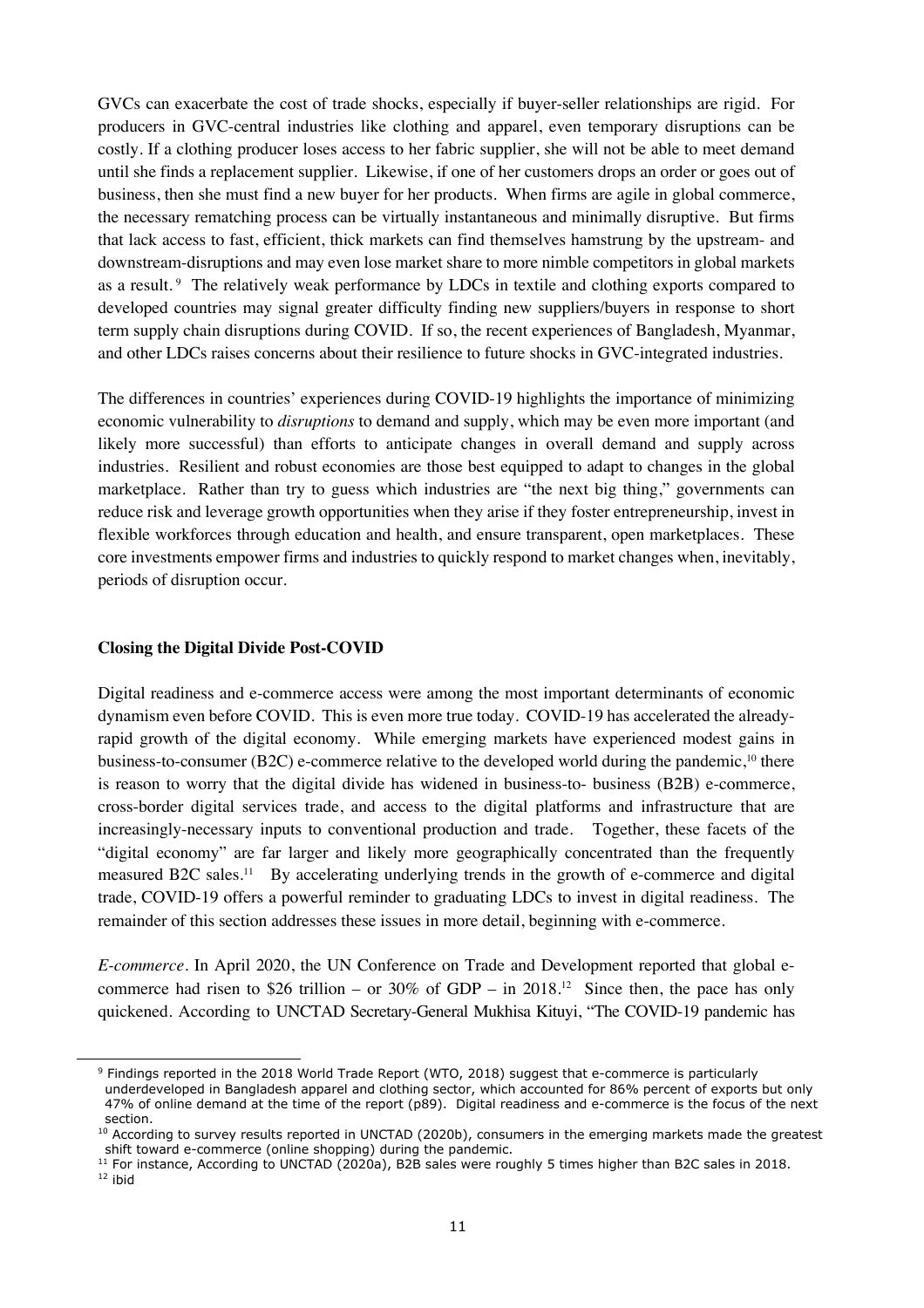accelerated the shift towards a more digital world. The changes we make now will have lasting effects as the world economy begins to recover."13

Investments in e-commerce expand firms' potential customer bases, but far more importantly, they help firms find, contact, and forge trading relationships as part of global value chains. The importance of a firm's fast, secure, and transparent connection to the global marketplace cannot be overstated. For manufacturing firms especially, agility and resilience in the global economy require the ability to engage in E-Commerce. In the most recent UNCTAD B2C E-commerce index, the six included graduating LDCs rank between 103<sup>rd</sup> and  $126<sup>th</sup>$  out of 152 countries. Notably, all but Angola fell in the index from the previous ranking. Although some products are not well-suited for e-commerce (like minerals, oil and gas) others are, including clothing, handcrafts and accessories, travel services, and a range of other tradeable manufactured goods.

*Digital Services Trade.* Due to the public health risks from in-person transmission of the virus, COVID-19 has forced individuals to "stay home". This aspect of the pandemic may paradoxically have the most profound and long-lasting consequences of all.

Services make up over 60% of global economic activity, the vast majority of which occurs through inperson domestic delivery. But COVID has upended traditional service delivery. Firms, workers, consumers, and communities have taken work and leisure online in both old and new ways. Gaming and streaming services occupy leisure and earn revenues at record levels, and even theatre companies and choruses now perform online. Work has been transformed by video conferencing and cloud computing advances and adoption, which allows many employees to work from anywhere with reliable internet service. The question becomes: when social distancing is no long required, will the economy return to the old structure of workplace interactions? While some professions will return to their prepandemic arrangement, COVID will almost certainly be a catalyst that ushers in a new market for cross-border trade in digital services.

Greater global trade in digital services offers the potential for graduating LDCs to exploit new market opportunities. While new exporting opportunities will surely arise, expanded access to imported digital services may prove far more beneficial for economic growth in developing countries. Digital services – from design services and marketing to accounting and payment platforms – are critical complements to local production in a host of industries, including garments, fishing and food processing, mineral extraction, shipbuilding, and tourism. Digital service imports offer opportunities for graduating LDCs to leverage new and existing strengths by outsourcing some high-fixed cost tasks to external providers and focusing the time and talents of local entrepreneurs and workers on core business operations.

New opportunities to export digital services will emerge as global demand for service trade increases, but graduating LDCs still lack some of the necessary infrastructure to share in this growth. According to the 2018 World Trade Report, LDCs lag behind the rest of the world in all indicators of Information and Communication Technologies (ICT) development, including access to mobile broadband.<sup>14</sup> Graduating LDCs appear to fare somewhat better than other LDCs in these metrics,<sup>15</sup> but significant disadvantages remain, especially in services exports. Figure 9 charts service exports in ICT-enabled sectors as a share of all commercial services exports, for the world and for developing countries

<sup>13</sup> UNCTAD (2020b)

<sup>&</sup>lt;sup>14</sup> WTO (2018). At the time of the report, roughly 90% of citizens had access to mobile broadband in developed economies, compared to less than 40% in developing countries and 20 percent in LDCs.

<sup>&</sup>lt;sup>15</sup> See, e.g., Table 5 in UNCTAD (2020a) which includes rankings for 6 of the 12 graduating LDCs.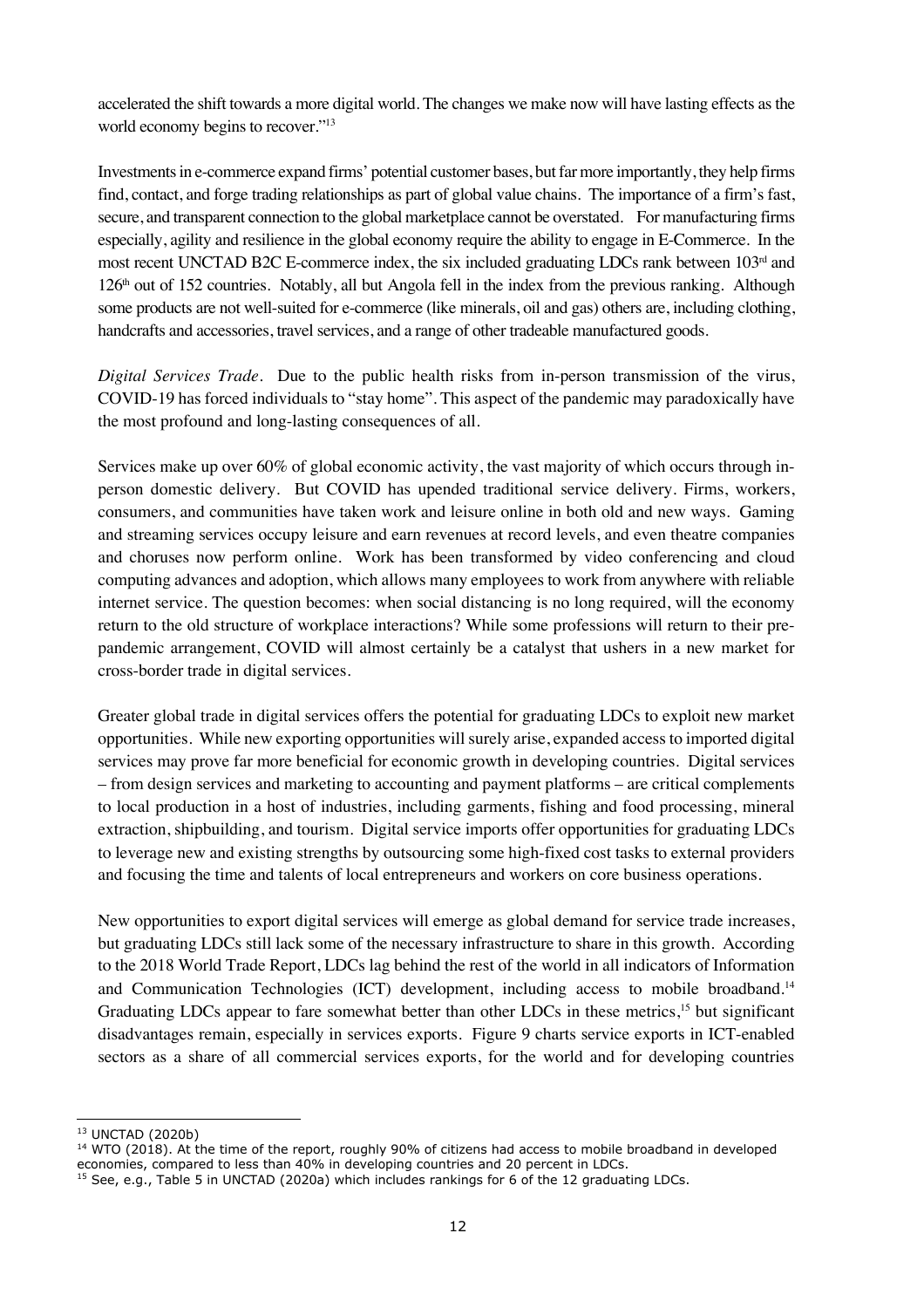between 2011 and 2019.<sup>16</sup> The digital divide in service exports is clear. While ICT-enabled exports made up an increasing share of – and over half -- service sector exports in the world on average over the past decade, ICT-enabled exports were a markedly smaller – and falling – share of exports in LDCs. (We do not include graduating LDCs separately due to data limitations.) In light of this clear divide, efforts to increase digital readiness are increasingly crucial to help LDCs catch up as quickly as possible. If core investments are successful, new opportunities to export digital services can also help graduating LDCs diversify their exports away from volatile primary commodities trade.





*Digital Readiness.* Digital Readiness may be harder to measure than E-commerce or digital services trade, but it is likely a far more important driver of future economic growth. Reliable digital infrastructure and secure payments platforms serve as the backbone for digitally enabled trade; they are also often necessary prerequisites for collaboration with foreign trade partners in GVCs. While it is difficult to measure the marginal benefit of incremental spending in these areas, it impossible to miss the differences between countries that have these necessary foundations and those that do not: countries that fail to meet the basic (but rising) requirements to foster technology diffusion, data and payments security, and digital connectivity will be limited in their ability to share in global economic growth. From the 2018 World Trade Report:

*"The decline in trade costs can be especially beneficial for MSMEs and firms from developing countries, if appropriate complementary policies are put in place, and challenges related to technology diffusion and regulation are addressed.."* [emphasis added]

According to this argument, investments in digital infrastructure may yield the greatest returns for small and medium enterprises, which serve as engines of economic growth in graduating LDCs. Targeted efforts to assess and improve the conditions for digital commerce and e-trade are ongoing. As of November

<sup>&</sup>lt;sup>16</sup> We calculate ICT service exports as the sum of SDMX DSD Codes: SF, SG, SH, SI, SJ, and SK.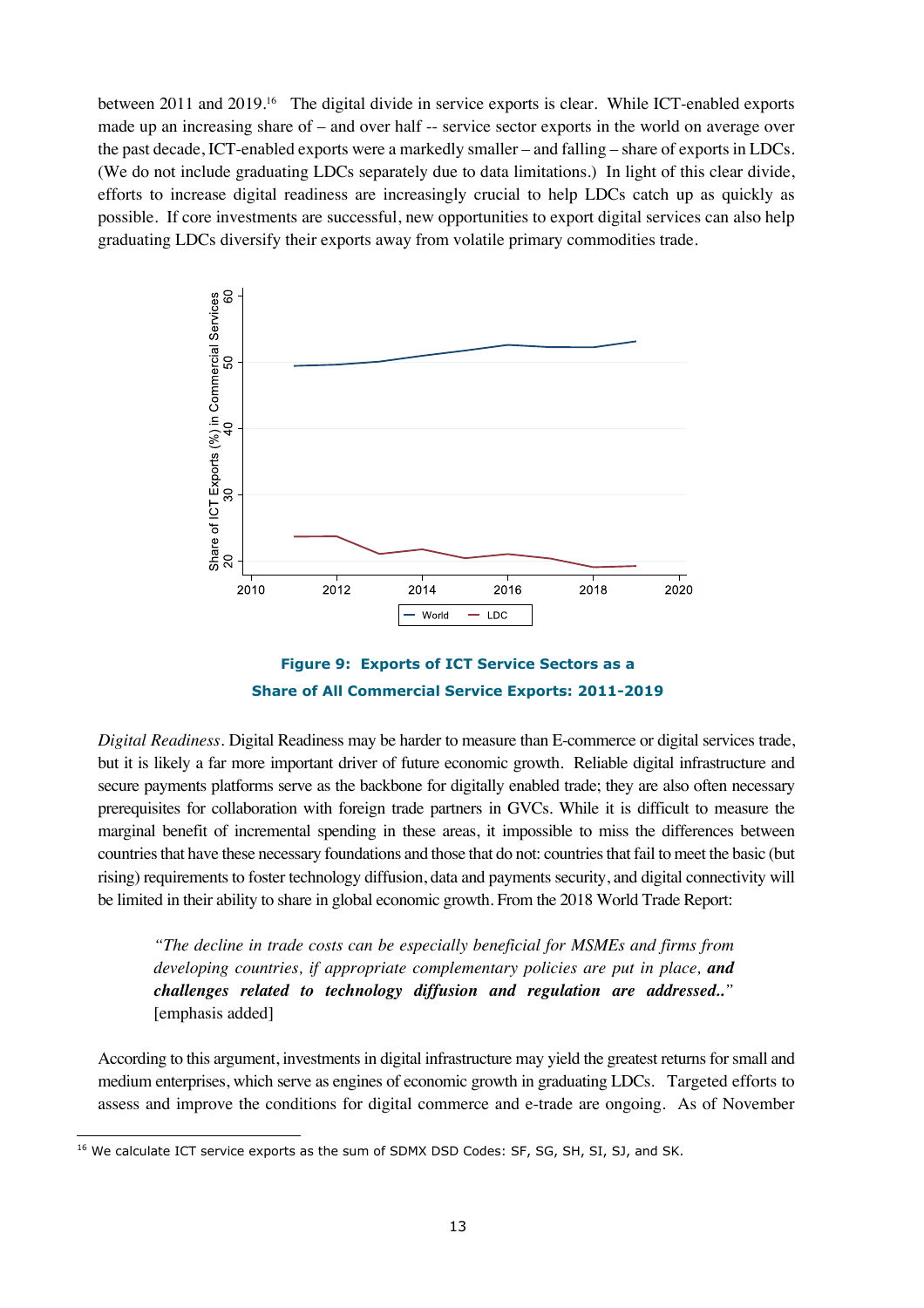2020 the UNCTAD eT Ready Programme had completed assessments for 9 of the 12 graduating LDCs, which are available here: https://unctad.org/topic/ecommerce-and-digital-economy/etrade-readinessassessments-of-LDCs. These assessments offer a specific, actionable roadmap for participating countries to rapidly and efficiently improve their digital infrastructure and regulatory environment. Doing so will help existing firms become more agile and resilient in the face of global supply and demand shocks, generate new opportunities to reach consumers and increase efficiency through strategic outsourcing through digital services imports, and may offer new prospects for digital services exports.

# **Travel During and After COVID-19**

Travel is a critically important economic sector for many LDCs. As shown in Figure 10, travel has been a major export in graduating LDCs during the 2011-2019 period, exceeding 50% of exports of all goods and services in Timor-Leste, Sao Tomé and Principe, and Vanuatu, and more than 10% of all goods and services exports in every graduating LDC except Angola and Bangladesh. Among service exports, travel is even more dominant, accounting for more than a third of total commercial services exports in every graduating LDC except Bangladesh, and more than two thirds of service exports in the majority of the graduating LDCs.



**Figure 10: Travel as a Share of Exports**

Unfortunately, travel has also been one of the hardest-hit sectors during COVID-19. Travel restrictions and fear of possible future travel restrictions brought tourism and business travel to a virtual standstill in March 2020, with limited recovery since then. The result has been a significant drop in the incomes of tourism-dependent economies in 2020. Perhaps even more important than the collapse of the travel industry during the COVID pandemic, however, is the prospect of permanent, fundamental changes in future travel patterns in the wake of the virus. Is the COVID-19 travel collapse a just temporary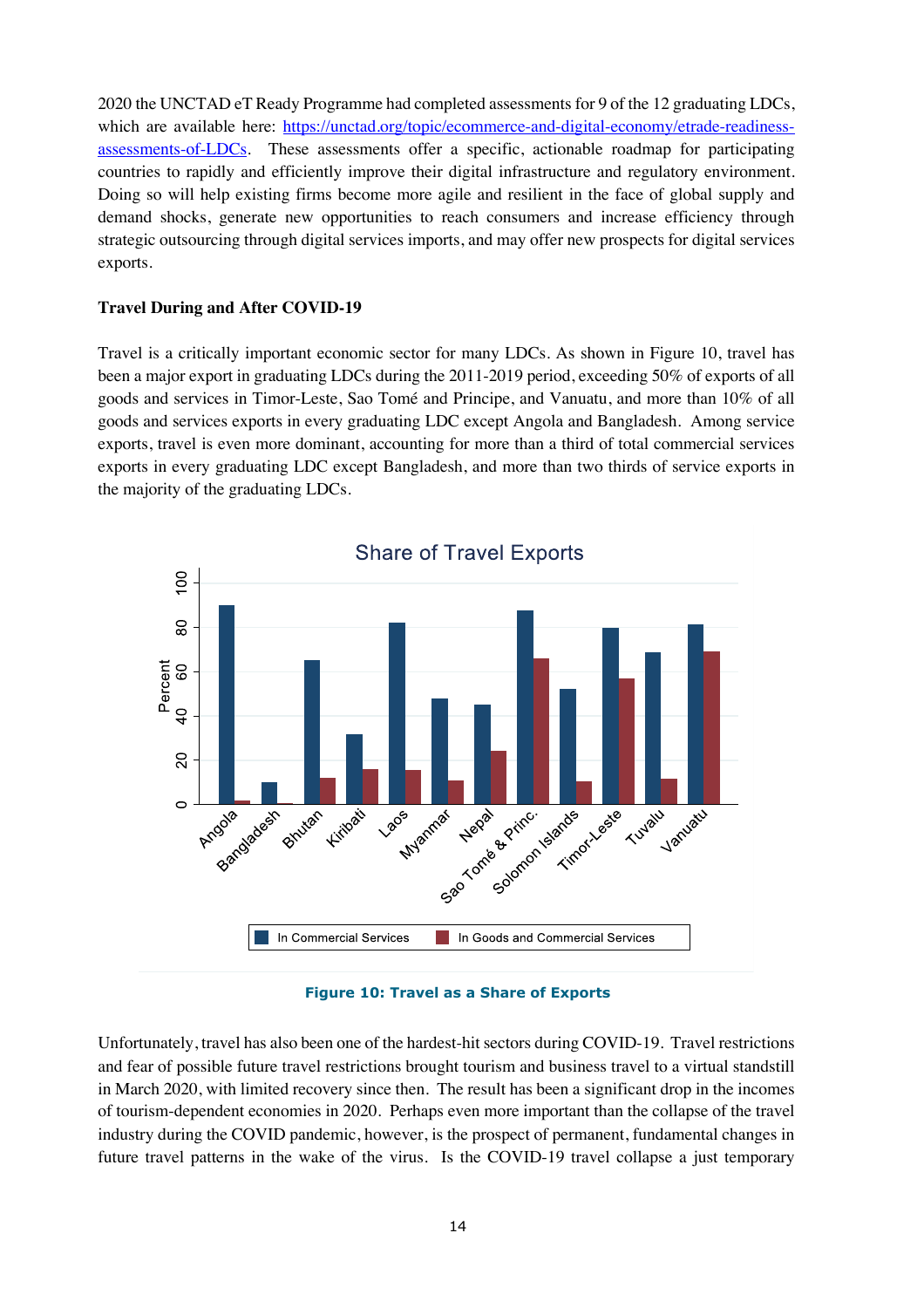disruption, or is it a sign of things to come? The answer may be both and likely depends on the type of travel.

In particular, business travel and tourism may follow different trajectories in the coming years. During the initial COVID lockdowns in early 2020, in-person interactions, meetings, and travel were halted virtually overnight. Yet most businesses continued running and workers continued working. Necessity is the mother of invention: new, online substitutes for meetings, presentations, training, and marketing were developed, adopted, refined, and accepted over the subsequent weeks and months. COVID overcame a longstanding coordination problem by forcing a universal and immediate shift in corporate and professional norms away from in-person travel for business activities. Firms saved money and previous road-warrior workers found they maintain engagement and productivity without boarding an airplane. It seems unlikely that business travel will go back to what it was as soon as the pandemic is over.

Leisure travel, in contrast, has seen no equivalent substitute emerge for tourism. Although many individuals and families have been travelling more in their local communities since COVID, the "been there, done that" aspect of leisure travel – the idea that many people prefer novel travel experiences over repetition – suggests that post-COVID demand for long-distance tourism may actually rise, especially for wealthier consumers who have deferred other expenditures during the pandemic. In sum, while the immediate and near-term effect of COVD on travel has been essentially the same for business and leisure travel, the recovery is likely to be asymmetric.

Figure 11 highlights the difference between business and leisure travel among graduating LDCs. The share of business travel and tourism (leisure travel) over the 2011-2019 sample period is shown for the ten graduating LDCs that report this data. As seen in the figure, business travel accounts for more than a tenth of total exports in Kiribati, Sao Tomé and Principe, Timor-Leste, and Tuvalu.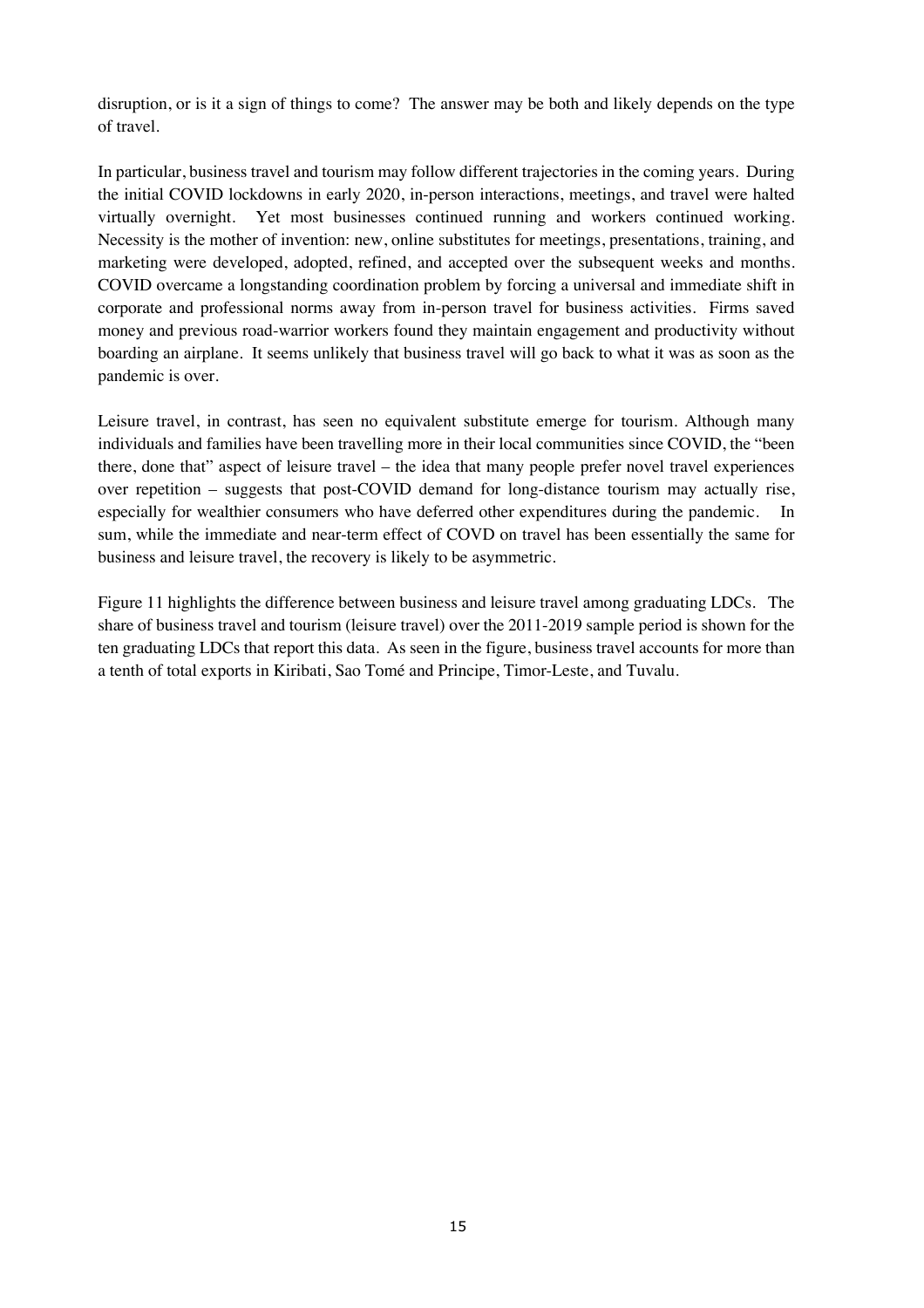

**Figure 11: Business Travel versus Tourism as a Share of Exports**

A more optimistic interpretation of Figure 11 would note that where travel dominates exports, tourism is considerably stronger than business travel and may therefore prove more resilient post-COVID. These tourism hot spots should not be complacent, however. The prospect of reduced consumer appetite for air-travel due to concerns over climate change may reduce demand for travel to exotic tourist destinations. Or climate change itself could increase concerns about the risks of travel during cyclone seasons. Forward-thinking governments and business leaders should account for these slowermoving risks to the tourist trade as they seek to diversify local businesses and build economic resilience. In the near term, governments can also speed tourists' return by taking measures to ensure (and communicate) high standards for public health and safety.

## **Conclusion: Trade Policy Lessons for the Future**

COVID has adversely affected world exports, but the impact has been particularly stark for graduating LDCs. Exports from these countries fell faster during the initial stages of the pandemic and have recovered more slowly since. The structural differences that underly the disproportionate consequences of the pandemic for graduating LDCs also yield insights for future trade policy.

This assessment focuses on four key dimensions of graduating LDCs' trade patterns that proved especially damaging during COVID-19: primary commodities exports, potential supply-chain rigidity in GVCs, limited digital infrastructure, and economic dependence on the travel sector. These factors offer different lessons for trade policy depending on the nature of the COVID shock.

In some sectors, COVID-19 has accelerated existing trends; for instance, by collapsing the alreadyslowing demand for petrochemicals, hampering the already-stagnant expansion of GVCs, and boosting already-growing e-commerce and digital service sectors. In other sectors, COVID-19 has been a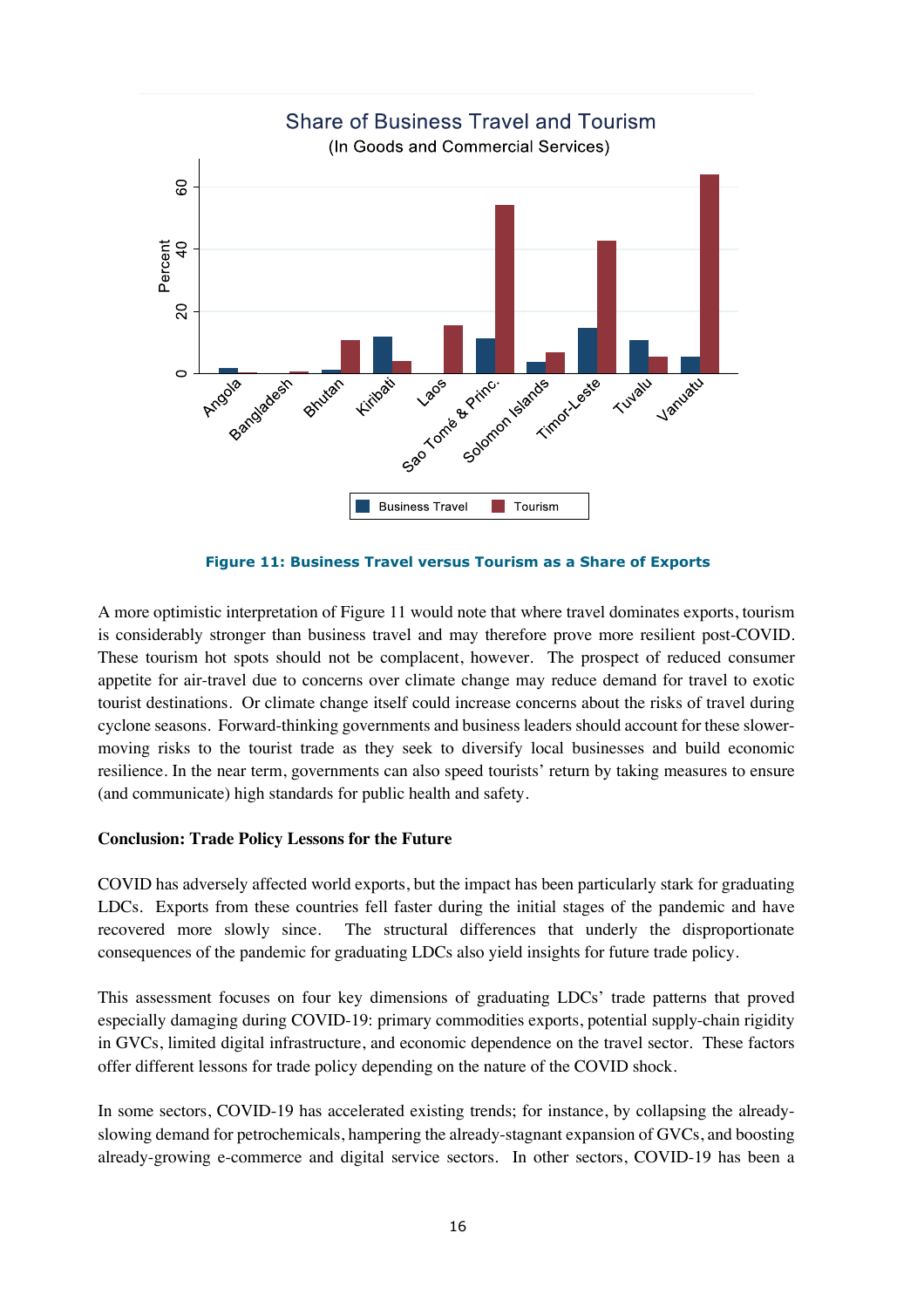*catalyst***,** triggering unforeseen changes in economic activity. These shifts include rapid new innovation and adoption of business communications that promise to change professional travel, firms' heightened awareness of the risks of cross-border operations and potential reactions to those risks, and many governments' newfound focus on economic resilience and self-sufficiency. In a handful of other sectors the pandemic is more likely a temporary (if dramatic) disruption, after which economic activity will return to pre-pandemic patterns as the virus subsides.

In those parts of the economy where COVID has acted as an accelerant of existing trends, the pandemic serves as a call to action for forward-thinking governments and business leaders in graduating LDCs to anticipate and address coming challenges sooner rather than later. Where COVID-induced changes were unanticipated before the pandemic, they may still fundamentally reshape the future global trade landscape in years and decades to come, requiring governments and business leaders to be both aware of new realities and ready to adapt to the inevitable disruptions to come.

Looking ahead, graduating LDCs can leverage COVID as an opportunity to revisit plans for economic growth and development. More than anything else, COVID-19 serves as a reminder to expect the unexpected. Rather than trying to anticipate what the economy might look like in 5 or 10 years and funding specific industries or sectors, governments should focus on core investments in education, health, physical and digital infrastructure, and transparent governance, which ensure agile businesses, flexible workforces, and a resilient economy.